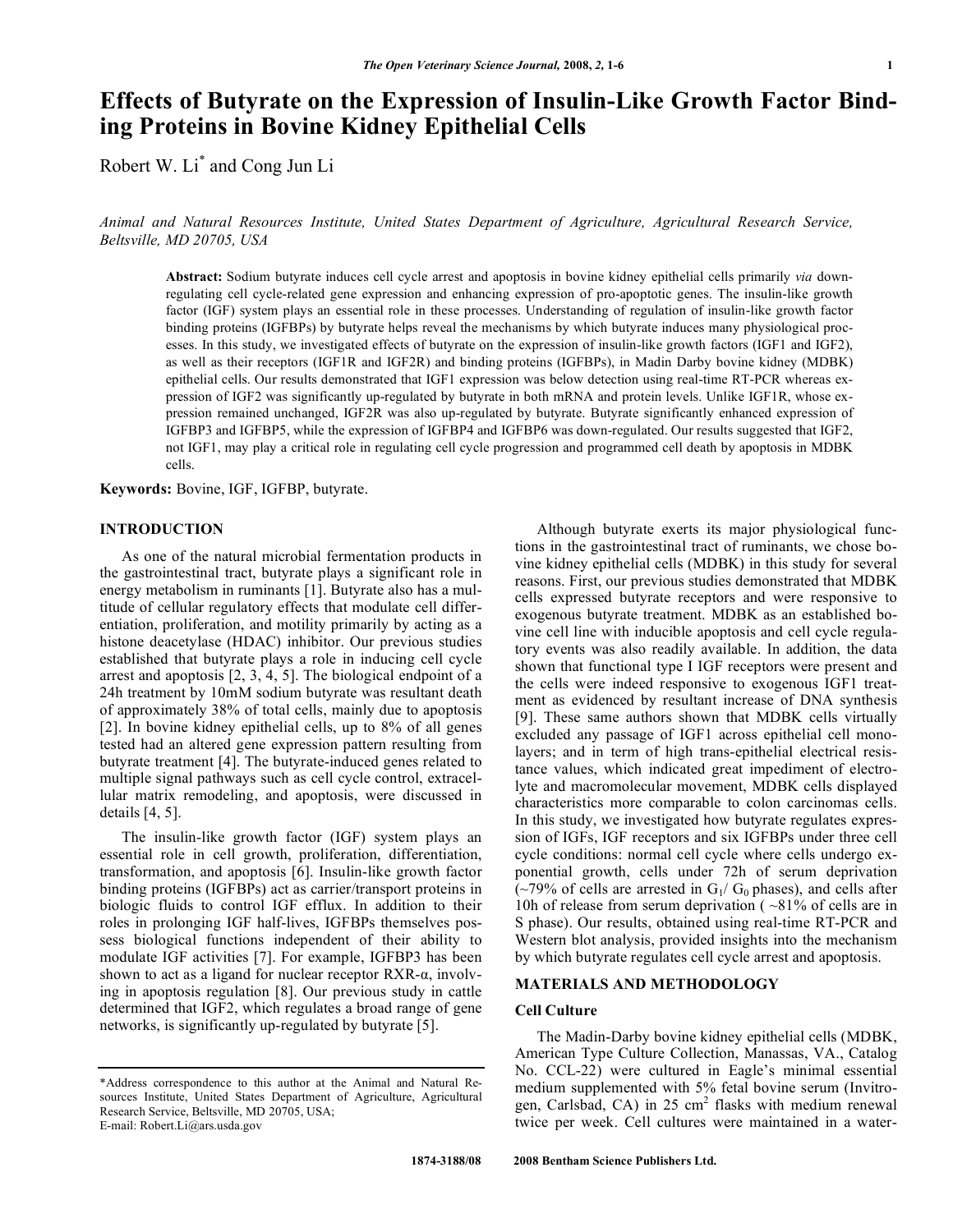jacked incubator with  $5\%$  CO<sub>2</sub> at  $37^{\circ}$ C. Sub-cultivations were performed when cells attained 80 to 90% confluence, according to the product information supplied by American Type Culture Collection. For normal cell cycle experiment, the cells were treated with 10mM of sodium butyrate (Calbiochem, San Diego, CA) for 24h at approximately 50% confluence (during the exponential growth phase). For the serum deprivation experiment, cells were rinsed with serumfree media and then replaced with media containing 0.5% fetal bovine serum and cultured for 72h. 10mM of sodium butyrate was then added to the media and the cells were cultured for an additional 24h. For the synchronization experiment, cells were cultured for 72h in the media containing 0.5% fetal bovine serum, then released into fresh media containing 5% fetal bovine serum for 10h; the released cells were then cultured at 10mM of sodium butyrate for additional 24h. Under each of the three conditions, the control was time-matched PBS. The treatment and control groups each had 3 replicates. The harvested cells were snap frozen in liquid N2 and stored at -80ºC until RNA and protein extraction.

#### **Flow Cytometry**

The detailed procedure was previously described [2, 3, 4]. Briefly, cells collected by trypsinization were washed and re-suspended in PBS. Two volumes of ice-cold 100% ethanol were added drop-wise into tubes and mixed with cells in suspension by slow vortexing. After incubation with RNase I, cells were then stained with propidium iodide (PI). Measuring the fluorescence by flow cytometry provided a measure of the amount of PI taken up by the cells and, indirectly, the amount of DNA content, which reflects the status of cell cycle progression. Cells in  $G_1/G_0$  phases have 2C DNA contents and do not undergo any DNA synthesis. Cells in S phase undergo rapid DNA synthesis and have DNA contents ranging from 2C to 4C whereas cells in  $M/G<sub>2</sub>$  phases have 4C DNA content again without any DNA synthesis activity. The DNA content was analyzed using a flow cytometer (FC500, Beckman Coulter, Palatine, IL) and collected data were analyzed using Cytomics RXP software (Beckman Coulter). >10,000 cells per sample were analyzed using flow cytometry.

#### **Preparation of Cell Extracts and Western Blot Analysis**

Preparations of cells and protein extracts, SDS-PAGE and Western Blot analysis were described previously [2, 4]. Briefly, the protein from different samples was separated by SDS PAGE on two identical 4 to 20% polyacrylamide gradient gels. One gel was stained with SimpleBlue (Invitrogen) and one was transferred to a membrane and probed with polyclonal anti-IGF2R (Novus Biologicals, Littleon, CO, USA) and anti-IGFBP2 (Abcam, Inc., Cambridge, MA, US, which also cross-reacts with IGFBP1) antibodies. The relative densities of the target bands on the Western Blots from three experiments were quantified with image software UN-SCAN-IT (Silk Scientific, Orem, Utah, USA). The data were then statistically analyzed using one-way analysis of variance (ANOVA).

#### **Real-Time RT-PCR**

 Total RNA was extracted as previously described [4]. Briefly, total RNA was first extracted using Trizol (Invitrogen) followed by DNase digestion and purification using an RNeasy Mini kit (Qiagen, Valenica, CA). RNA integrity was verified using a Bioanalyzer 1000 (Agilent, Palo Alto, CA).

 Real-time RT-PCR analysis was carried out using the iQ SYBR Green Supermix kit (Biorad) with 200 nM of each amplification primer (Table 1) and the  $1<sup>st</sup>$ -strand cDNA (100 ng of the input total RNA equivalents) in a  $25 \mu$  reaction volume. The amplification was carried out on an iCycler  $iQ^{TM}$  Real Time PCR Detection System (BioRad) with the following profile:  $95^{\circ}$ C – 60s; 40 cycles of  $94^{\circ}$ C-15s, 60 $^{\circ}$ C –30s, and  $72^{\circ}$ C  $-30s$ . The melting curve analysis was performed for each primer pair. Expression levels of  $\beta$ -actin remained constant and were used as endogenous controls. Relative gene expression data were calculated using the  $2^{-\Delta\Delta CT}$  method [10]. The data were then analyzed using unpaired Student's *t*-test with *P*<0.05 being taken as significant.

# **RESULTS**

## **Butyrate Induces Cell Cycle Arrest and Apoptosis Independent of Cell Cycle Status**

 In our previous study [2, 4], we monitored butyrate induced cell death and cell cycle arrest in MDBK cells in a time/dose-dependent manner using flow cytometry and

| Gene             | <b>GenBank Accession#</b> | <b>Forward Primer</b>         | <b>Reverse Primer</b>         |  |
|------------------|---------------------------|-------------------------------|-------------------------------|--|
| IGF1             | NM 001077828              | ACAGGAATCGTGGATGAG            | <b>ACTCCCTCTACTTGTGTTC</b>    |  |
| IGF <sub>2</sub> | NM 174087                 | CGCTCAGAGAGGCCAAGAGT          | GGCTCACTTCTAATCGCTGGAT        |  |
| IGF1R            | XM 606794                 | TGACGAGAGACATCTATGAGAC        | GACCCCGAAGGACCAGAC            |  |
| IGF2R            | NM 174352                 | TGCCTCCCGAGTCAGTAAC           | AATCTTTGGGTGGGTTGTTTG         |  |
| IGFBP1           | NM 174554                 | <b>TTTTTCAAGTGGTTCAATGGAG</b> | CAACATTTAAGTTTCCCTGCC         |  |
| IGFBP2           | NM 174555                 | <b>AGCACCTCTACTCCCTACAC</b>   | <b>GTTCACACACCAGCACTCC</b>    |  |
| IGFBP3           | NM 174556                 | AATCGCCCTTGCTTGGTG            | GGTCGTGGCTGTGTTTATATTC        |  |
| IGFBP4           | NM 174557                 | CTGAGACCCAATCCCAACAC          | <b>TCTCCATCAGGCACATACATTC</b> |  |
| IGFBP5           | XM 600908                 | CACACTGACAACCCCAAATCTG        | <b>GCCTGAAGGTCCAGCATCC</b>    |  |
| IGFBP6           | NM 001040495              | AAGGAGAGTAAGCCCCAAGCA         | CGGGAAGGAGTGGTAGAGGTC         |  |

**Table 1. Primers Used in Real-Time RT-PCR**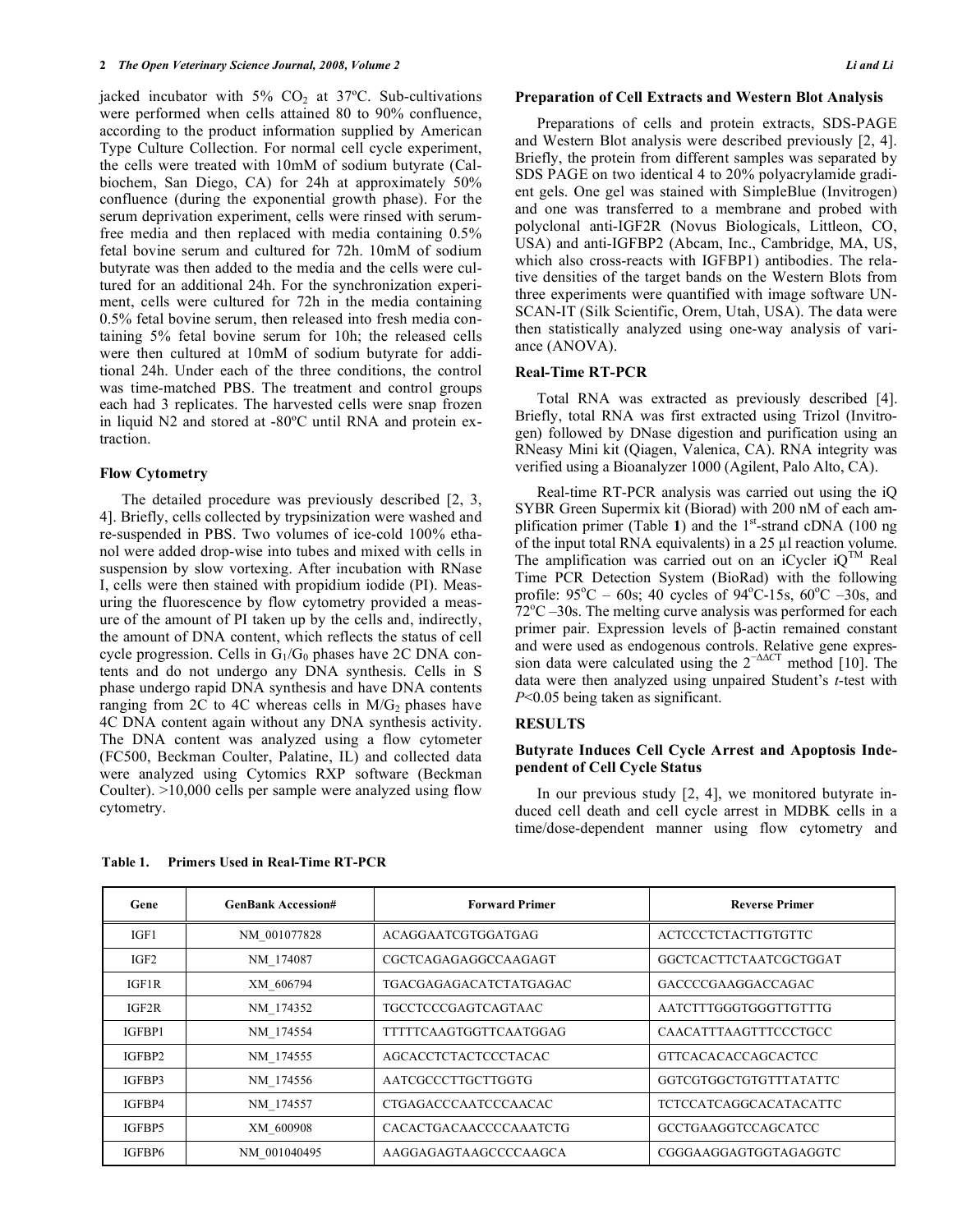Western blotting. The cell population profiles were investigated under three experimental conditions at a single selected dose that was proven to be capable of generating maximum biological impact. First, under the normal cell cycle condition, the exponentially growing cells consist of approximately 41% of  $G_1/G_0$  cells and 49% of S phase cells (Table **2**). As previously reported, butyrate induced cell cycle arrest and drastic changes in cell population profiles in MDBK cells [4]. A significant increase in the number of cells in  $G_1$  phase (with 2C DNA contents) and decrease in S phase cells (falling between the 2C and 4C DNA contents) was observed (Fig. 1), suggesting the cells were indeed arrested at the  $G<sub>1</sub>/S$  boundary and that DNA replication was blocked by butyrate treatment. Under serum deprivation condition, the cell population was predominantly at the  $G_1/G_0$  phases (~79%). However, when released from serum deprivation for 10h, synchronization occurred and ~81% of the cell population was shifted to S phase (Table **2**). Under all three conditions, sodium butyrate induced cell cycle arrest and cell death as identified by TUNEL assay [2], suggesting the anti-proliferative and pro-apoptotic effects of butyrate were independent of cell cycle status. Accumulation of acetylated histone 3 (H3) was also observed under all three conditions (data not shown), indicating that the biological effects of butyrate in these cells were due to its histone deacetylase inhibitory activity.

**Table 2. Flow Cytometric Assessment of the Cell Population\*** 

|                       | % $G_1/G_0$      | % S               | $%$ M/G <sub>2</sub> |
|-----------------------|------------------|-------------------|----------------------|
| Normal cell cycle (N) | $41.4 \pm 1.5$   | $48.7 \pm 1.8$    | $9.9 \pm 0.4$        |
| Serum Deprivation (G) | $79.4 \pm 1.0**$ | $12.3 \pm 0.8$ ** | $8.3 \pm 0.6$        |
| Release (S)           | $15.8 \pm 1.9**$ | $80.6 \pm 3.4**$  | $3.6 \pm 3.5$        |

\*Data represent Mean ± SEM of 4 separate experiments.

\*\**P* <0.01 based on one way ANOVA.

 $N =$  Cells in normal cell cycle.

 $G =$  Cells after serum deprivation (predominantly in  $G_1/G_0$  phase).

S = Cells after serum deprivation and release (predominantly in S phase).

## **Real-Time RT-PCR**

Gene expression of IGFs, IGF receptors, and six IGF binding proteins regulated by butyrate was monitored under three experimental conditions using real-time RT-PCR. The expression of IGF1 under all three conditions was below detection after 40 cycles of amplification, regardless of butyrate treatment (Table **3**). The butyrate treatment induced significant (*P*<0.05) up-regulation of IGF2 under these conditions (143 to 363 fold). In the control group, serum deprivation (S) and release (G) alone induced IGF2 mRNA upregulation  $\sim$  5 fold compared to control cells under normal cell cycle.

 Insulin-like growth factor 1 receptor (IGF1R) expression was detectable and remained constant under all three conditions. Butyrate induced slightly down-regulation of IGF1R. However, the changes were not significant. In contrast to IGF1R, IGF2R expression was enhanced by butyrate under all three conditions 4-10 fold. Butyrate induced upregulation of IGF2R more in the  $G_1/G_0$  phase dominated cell population than in the cell populations of predominantly S phases (Table **3**).



**Fig. (1).** Cell population profiles determined by flow cytometry. Histogram plots of flow cytometry analysis of MDBK cells under three experimental conditions were displayed: N: cells with normal cell cycle; G: cells after 72h serum deprivation; and S: cells released for 10h after 72h of serum deprivation. Deconvolution of the DNA histogram using Cylchred software. Data represent means from three replicates.  $G_1$ : cells in  $G_1/G_0$  phases; S: cells in S phase; G<sub>2</sub>/M: cells in M/G<sub>2</sub> cell cycle phases.

 Butyrate regulated all insulin-like growth factor binding proteins (IGFBPs) except IGFBP2 in bovine kidney epithelial cells. Butyrate up-regulated IGFBP3 and IGFBP5 whereas IGFBP4 and IGFBP6 were down-regulated slightly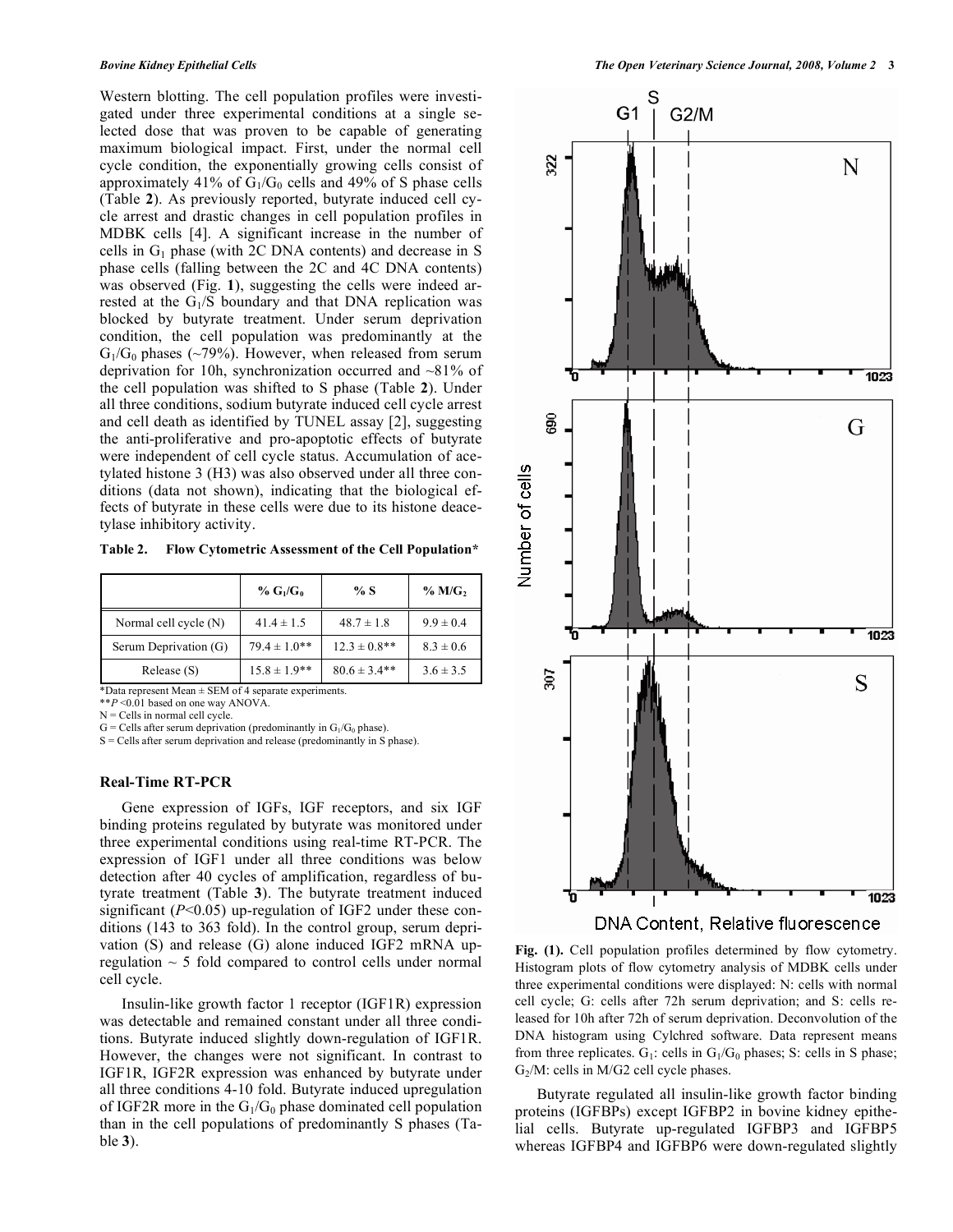(Table **3**). IGFBP3 was significantly up-regulated by butyrate under all three conditions (14-24 fold).

## **Table 3. Gene Expression Induced by Sodium Butyrate Under Three Experimental Conditions Measured Using Real-Time RT-PCR**

|                  | Treatment (Mean Fold; n=3) |           |           |           |                      |           |  |  |
|------------------|----------------------------|-----------|-----------|-----------|----------------------|-----------|--|--|
|                  | $N+CT$                     | $S+CT$    | $G+CT$    | $N+SB$    | $S + SB$             | $G+SB$    |  |  |
| IGF1             | BD                         | <b>BD</b> | <b>BD</b> | <b>BD</b> | <b>BD</b>            | <b>BD</b> |  |  |
| IGF <sub>2</sub> | 1.0                        | 4.6       | $4.7^*$   | $143.4*$  | $298.5$ <sup>*</sup> | $363.0*$  |  |  |
| IGF1R            | 1.0                        | 1.0       | 1.2       | 0.9       | 0.8                  | 0.9       |  |  |
| IGF2R            | 1.0                        | 0.9       | 1.4       | $4.7***$  | $4.5^*$              | 10.7      |  |  |
| IGFBP1           | 1.0                        | 0.6       | 1.6       | 5.1       | 1.9                  | 5.9       |  |  |
| IGFBP2           | 1.0                        | 0.9       | 0.9       | 1.8       | 0.6                  | 0.9       |  |  |
| IGFBP3           | 1.0                        | 1.2       | 1.4       | $21.2^*$  | $14.6$ **            | $23.9^*$  |  |  |
| IGFBP4           | 1.0                        | 1.0       | 1.0       | $0.3***$  | $0.3^*$              | $0.2***$  |  |  |
| IGFBP5           | 1.0                        | 0.9       | 1.2       | 2.3       | $2.3^*$              | $3.5^*$   |  |  |
| IGFBP6           | 1.0                        | 1.1       | 1.3       | 0.7       | $0.5***$             | $0.4*$    |  |  |

 $N =$  Cells in normal cell cycle;  $S =$  Cells after serum deprivation and release (predominantly in S phase); G = Cells after serum deprivation (predominantly in  $G_1/G_0$  phase).  $CT =$  control;  $SB =$  treated with sodium butyrate at 10mM for 24h.  $BD =$  below detection after 40 cycles. In the control group (CT), the two cell-cycle stages (S and G) were compared to normal (N), respectively. In the treatment group, SB treatment was compared to the untreated control in their respective cell cycle stages (for example, G+SB  $\mathbf{v}$ s G+CT).  $* = P \le 0.05$ ;  $* = P \le 0.01$ .

#### **Western Blot Analysis**

 Due to availability of antibodies that recognize bovine proteins, only a limited number of proteins were analyzed using Western blot analysis. Overall trends indicated that there was a good correlation between mRNA expression and protein expression. The parallel expression was evident for all proteins analyzed in this system. As Fig. (**2**) shows, SB induced IGF2R expression in protein level under all three conditions. However, a greater induction of IGF2R was achieved when the population was predominantly  $G_1/G_0$ . phase cells (G), in an agreement with the mRNA results measured by real-time RT-PCR (Table **3**). Also consistent with the mRNA results, IGFBP2 protein was not significantly altered by butyrate.

# **DISCUSSION**

 Insulin-like growth factors (IGF) play a pivotal role in regulating cell proliferation and differentiation as a potent mitogen. They are also a critical modulator of cellular growth and transformation in many tissues [6]. IGF1 acts in a paracrine and endocrine manner to affect bovine mammary gland development [11]. In addition, IGFs are capable of inhibiting programmed cell death by apoptosis in various cell types [12]. Although IGFs exert their biological functions through their receptors for signal transduction, the biological activities of IGFs are regulated by their binding proteins. The four major functions of IGFBPs have been documented [7]: acting as carrier proteins in biological fluids with very high affinity binding to both IGF1 and IGF2 to ensure virtually all circulating IGFs are bound to IGFBPs; prolonging IGF half-



**Fig. (2).** Western blot analysis of IGF2R, IGFBP1, and IGFBP2 under three experimental conditions. N: cells with normal cell cycle; G: cells after 72h serum deprivation; and S: cells released for 10h after serum deprivation. SB: sodium butyrate treatment at 10mM for 24h. (**A**) Protein from different samples was separated by SDS PAGE on 4 to 20% polyacrylamide gradient gels. The gel was transferred to a membrane for Western blotting with polyclonal anti-IGF2R and anti-IGFBP2 antibodies. The samples were loaded in duplicate. (**B**) Butyrate-induced fold change of IGF2R protein. Western Blots from three experiments were quantified using UN-SCAN-IT image software. Polyclonal anti-IGFBP2 antibody recognizes both IGFBP1 and IGFBP2.  $* = P < 0.05$ ;  $** = P < 0.01$ . Data are presented as means ± SEM.

lives; providing a mean of tissue- and cell type-specific localization; and modulating interaction of IGFs with their receptors. Most recently, IGFBPs have been found to have direct biological functions that are independent of IGFs [13, 14]

 In this study, we systematically investigated the expression regulation of the IGF system by butyrate in bovine cells. Our results indicated that IGF1 was below detection and IGF1R remained non-responsive to butyrate treatment. The observation of strong up-regulation of both IGF2 and IGF2R by butyrate suggested that IGF2 may play a more important role in bovine kidney epithelial cells *in vitro*, even though in many systems, most of the actions of both IGF1 and IGF2 are mediated by the IGF1R [7]. This is also in sharp contrast to murine mammary glands where IGF1 was always expressed at significantly higher levels than either IGF2 or IGFR and plays a more important role during mammary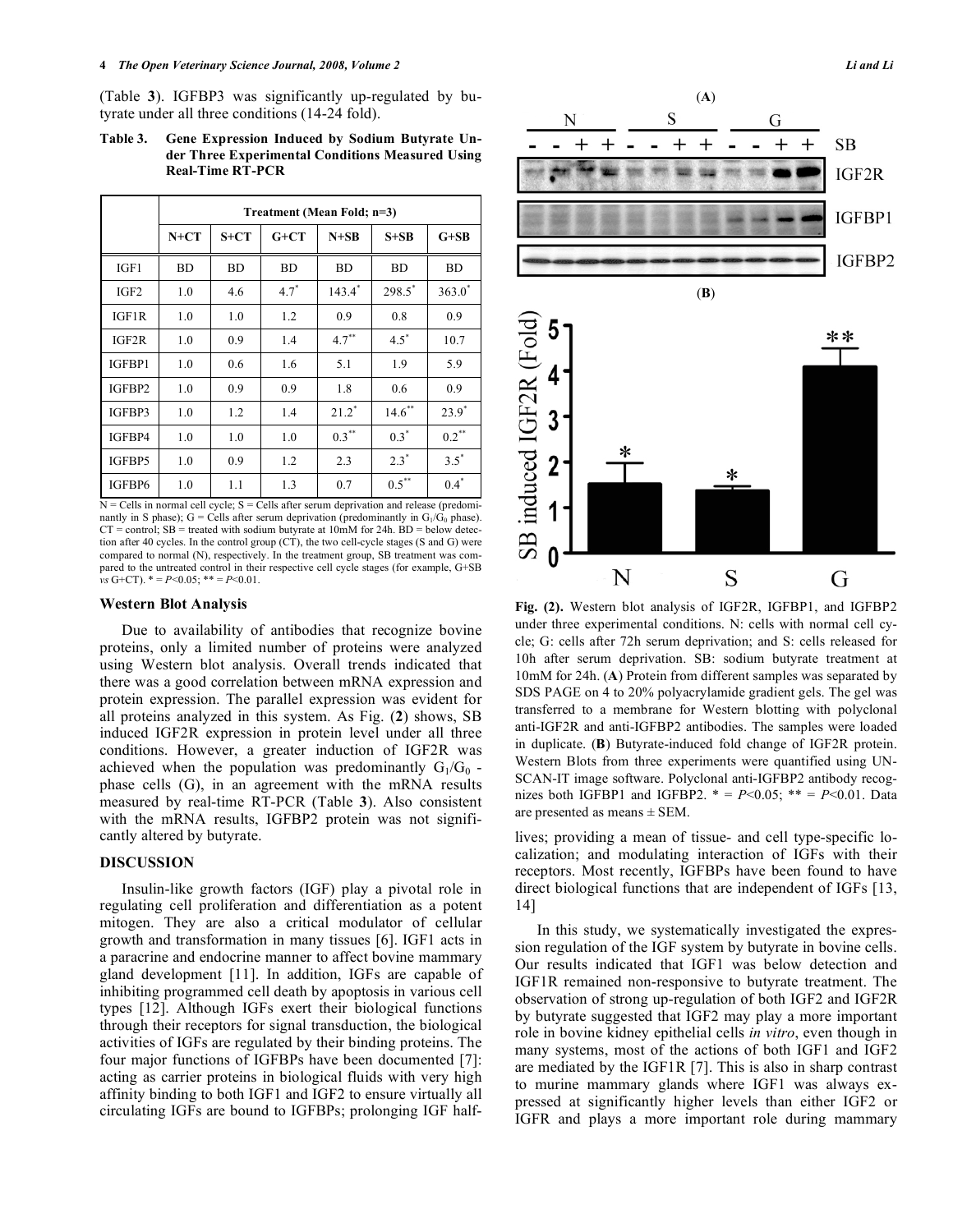morphogenesis [15, 16]. Indeed, mRNA expression of IGF2 and IGF2R was significantly induced by butyrate under all three conditions, resulting in a parallel increase in IGF2R protein level (Fig. **2A**). As an imprinted gene in cattle and canines, IGF2R recognizes multiple ligands such as IGF2, retinoic acid  $[17]$ , and TGF $\beta$ , having a broad range of physiological functions including its association with tumorigenesis [18] and apoptosis. IGF2R is generally regarded as a negative regulator of IGF2 by acting as a sink. However, it has been shown that over-expression of soluble IGF2R leads to an increase in IGF2 levels *in vivo* [19]. It is possible that over-expression of IGF2R induced by butyrate in MDBK cells is involved in pro-apoptotic processes. Therefore, understanding actions of IGF2R in IGF signaling pathway in MDBK cells becomes intriguing.

 Among six IGFBPs, it seemed that as the predominant IGFBP secreted [20], IGFBP2 was not regulated by butyrate in both mRNA and protein levels in MDBK cells. Both IGFBP4 and IGFBP6 were down-regulated by butyrate. Down-regulation of IGFBP6 observed in this study also confirmed our previous findings using microarrays [4]. IGFBP6 has a 100-fold higher affinity for IGF2 than for IGF1 [21]. This seemingly paradoxical observation, that while IGF2 expression is strongly up-regulated by SB, its highest affinity binding protein is down-regulated, suggested that different functions of various IGFBP members modulated IGF signaling transduction. Butyrate up-regulated IGFBP3, and IGFBP5; and, specifically, IGFBP3 expression was increased 14 to 24 fold by butyrate in our observation. It has been demonstrated that IGFBP3 induces apoptosis in an IGF-independent manner through the activation of caspases involving a death receptor-mediated pathway in human breast cancer cells [22]. Besides increased cleavage of caspases 7 and 8, IGFBP3 is also capable of increasing the ratio of pro-apoptotic Bax and Bad to anti-apoptotic Bcl-2 and Bcl-XL proteins [23]. Our observation also suggested that butyrate induced up-regulation of CDKN1A (p21) was mediated by IGFBP3 to achieved its inhibitory effect on cell proliferation and cell cycle. It has been documented that butyrate and other HDAC inhibitors increase IGFBP3 expression by activating the IGFBP3 promoter *via* an Sp1/Sp3 multiprotein complex formed on the butyrate responsive element in the promoter region [13]. IGFBP5 is a negative regulator of IGF1 [24]. In mouse mammary epithelial cells, IGFBP5 expression is increased during apoptosis induced by TGFB-3 treatment along with a parallel increase of cleaved apoptotic marker caspase 3 [25]. The causal relationship between IGFBP5 and apoptosis was documented in transgenic mice expressing IGFBP5 [26, 27] and the effects of IGFBP5 may be mediated in part by IGF-independent effects involving potential interactions with the extracellular matrix system (ECM). The biological significance of IGFBP5-ECM association has been carefully examined [28]. Indeed, our previous network analysis identified a complex network of genes involving IGF2, matrix metallo-proteinases (MMP1 & MMP13), TIMP3, connective tissue growth factor and IGFBPs that are regulated by butyrate in MDBK cells [5]. Although butyrate up-regulated both IGFBP3 and IGFBP5 in this study, our *in silico* analysis suggested the promoter regions of these two bovine genes shared few structural similarities. There exist multiple Sp1 sites within a 70bp region upstream from the transcription start site (TSS) in bovine

IGFBP3. However, unlike its human counterpart [13], the stretch of 11 p53 consensus binding sites is absent in bovine IGFBP3. The TATA box does not appear in the IGFBP5 promoter region. While Sp1 and AP-1 sites exist, a single p53 binding site is located 11 bp downstream of TSS in bovine IGFBP5. Therefore, different kinds of transcriptional machinery may be involved in transcriptional regulation of both genes by butyrate. Together, these studies suggested that IGFBP3 and IGFBP5 may play an essential role in regulating butyrate-inducing cell death. Our future work will include comparing the expression profiles induced by both butyrate and exogenous IGFBPs and siRNA to IGFBPs in apoptotic pathway regulation in MDBK cells. Dissecting the mechanism of butyrate in regulating genes associated with cell death by apoptosis, cell proliferation and differentiation will not only facilitate designing more potent HDAC inhibitors for cancer but also help to understand ruminant physiology, which in turn could lead to improvement in energy utilization efficiency of cattle.

### **CONCLUSION**

In this study, we systematically investigated the expression regulation of the IGF system by sodium butyrate using both real-time RT-PCR and Western blot analysis in bovine kidney epithelial cells under three experimental conditions: cells under normal cell cycle progression, cells after serum deprivation, and cells after release from serum deprivation. Our results suggested that IGF2, not IGF1, may play an essential role in regulating cell cycle progression and programmed cell death by apoptosis; and over-expression of IGF2R induced by butyrate may be involved in pro-apoptotic processes in MDBK cells. While the functions of IGFBPs seemed diverse, IGFBP3 and IGFBP5 were shown to be a primary regulator of butyrate-induced cell growth arrest and apoptosis. Because butyrate functions as both a nutrient and signaling molecule in ruminants, our findings enable better understanding of biological functions of short-chain fatty acids such as butyrate, during cattle energy metabolism, cell growth and proliferation.

### **ACKNOWLEDGEMENTS**

 The authors thank Joy Castano for her excellent technical assistance. Mention of trade names or commercial products in this publication is solely for the purpose of providing specific information and does not imply recommendation or endorsement by the U. S. Department of Agriculture.

## **REFERENCES**

- [1] Sharp WM, Johnson RR, Owens FN. Ruminal VFA production with steers fed whole or ground corn grain. J Anim Sci 1982; 55: 1505-1514.
- [2] Li CJ, Elsasser TH. Butyrate-induced apoptosis and cell cycle arrest in bovine kidney epithelial cells: involvement of caspase and proteasome pathways. J Anim Sci 2005; 83: 89-97.
- [3] Li CJ, Elsasser TH. Specific cell cycle synchronization with butyrate and cell cycle analysis by flow cytometry for Madin Darby bovine kidney (MDBK) cell line. J Anim Vet Adv 2006; 5: 916- 923.
- [4] Li RW, Li CJ. Butyrate induces profound changes in gene expression related to multiple signal pathways in bovine kidney epithelial cells. BMC Genomics 2006; 7: 234.
- [5] Li CJ, Li RW, Wang YH, *et al*. Pathway analysis identifies perturbation of genetic networks induced by butyrate in a bovine kidney epithelial cell line. Funct Integr Genomics 2007; 7: 193-205.